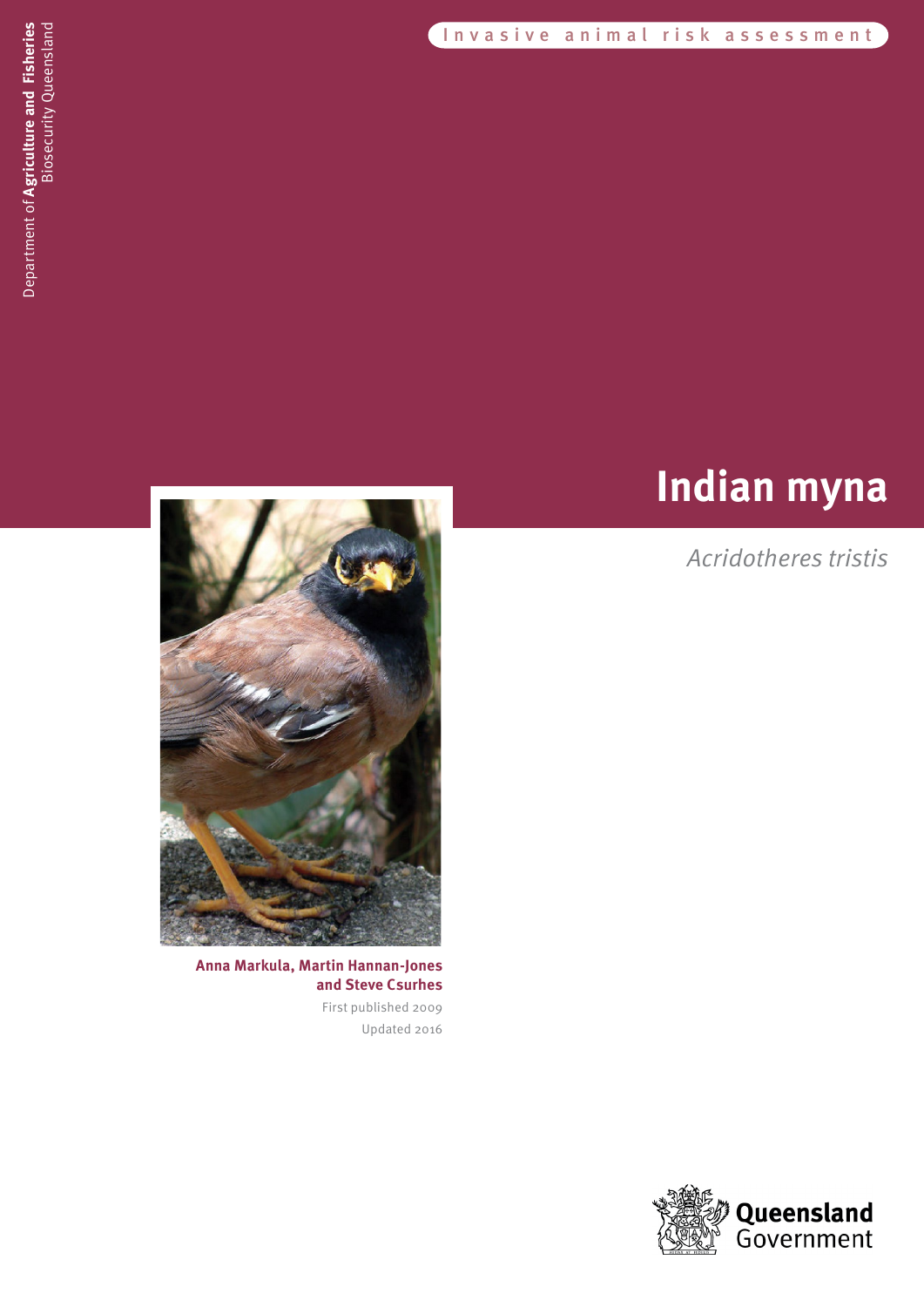© State of Queensland, 2016.

The Queensland Government supports and encourages the dissemination and exchange of its information. The copyright in this publication is licensed under a Creative Commons Attribution 3.0 Australia (CC BY) licence.



You must keep intact the copyright notice and attribute the State of Queensland as the source of the publication.

Note: Some content in this publication may have different licence terms as indicated.

For more information on this licence visit [http://creativecommons.org/licenses/](The Queensland Government supports and encourages the dissemination and exchange of its information. The copyright in this publication is licensed under a Creative Commons Attribution 3.0 Australia (CC BY) licence.  [Creative Commons logo must appear here and can be found in:  File:\\Creative Solutions\STANDARD ELEMENTS\Logo artwork\OTHER\Creative Commons]  Under this licence you are free, without having to seek permission from DEEDI, to use this publication in accordance with the licence terms.   You must keep intact the copyright notice and attribute the State of Queensland, Department of Employment, Economic Development and Innovation as the source of the publication.   Note: Some content in this publication may have different licence terms as indicated.   For more information on this licence visit  HYPERLINK "http://creativecommons.org/licenses/by/3.0/au/deed.en" http://creativecommons.org/licenses/by/3.0/au/deed.en ) [by/3.0/au/deed.en" http://creativecommons.org/licenses/by/3.0/au/deed.en](The Queensland Government supports and encourages the dissemination and exchange of its information. The copyright in this publication is licensed under a Creative Commons Attribution 3.0 Australia (CC BY) licence.  [Creative Commons logo must appear here and can be found in:  File:\\Creative Solutions\STANDARD ELEMENTS\Logo artwork\OTHER\Creative Commons]  Under this licence you are free, without having to seek permission from DEEDI, to use this publication in accordance with the licence terms.   You must keep intact the copyright notice and attribute the State of Queensland, Department of Employment, Economic Development and Innovation as the source of the publication.   Note: Some content in this publication may have different licence terms as indicated.   For more information on this licence visit  HYPERLINK "http://creativecommons.org/licenses/by/3.0/au/deed.en" http://creativecommons.org/licenses/by/3.0/au/deed.en )

Photo: Guillaume Blanchard. Image from Wikimedia Commons under a *Creative Commons Attribution ShareAlike 1.0 Licence.*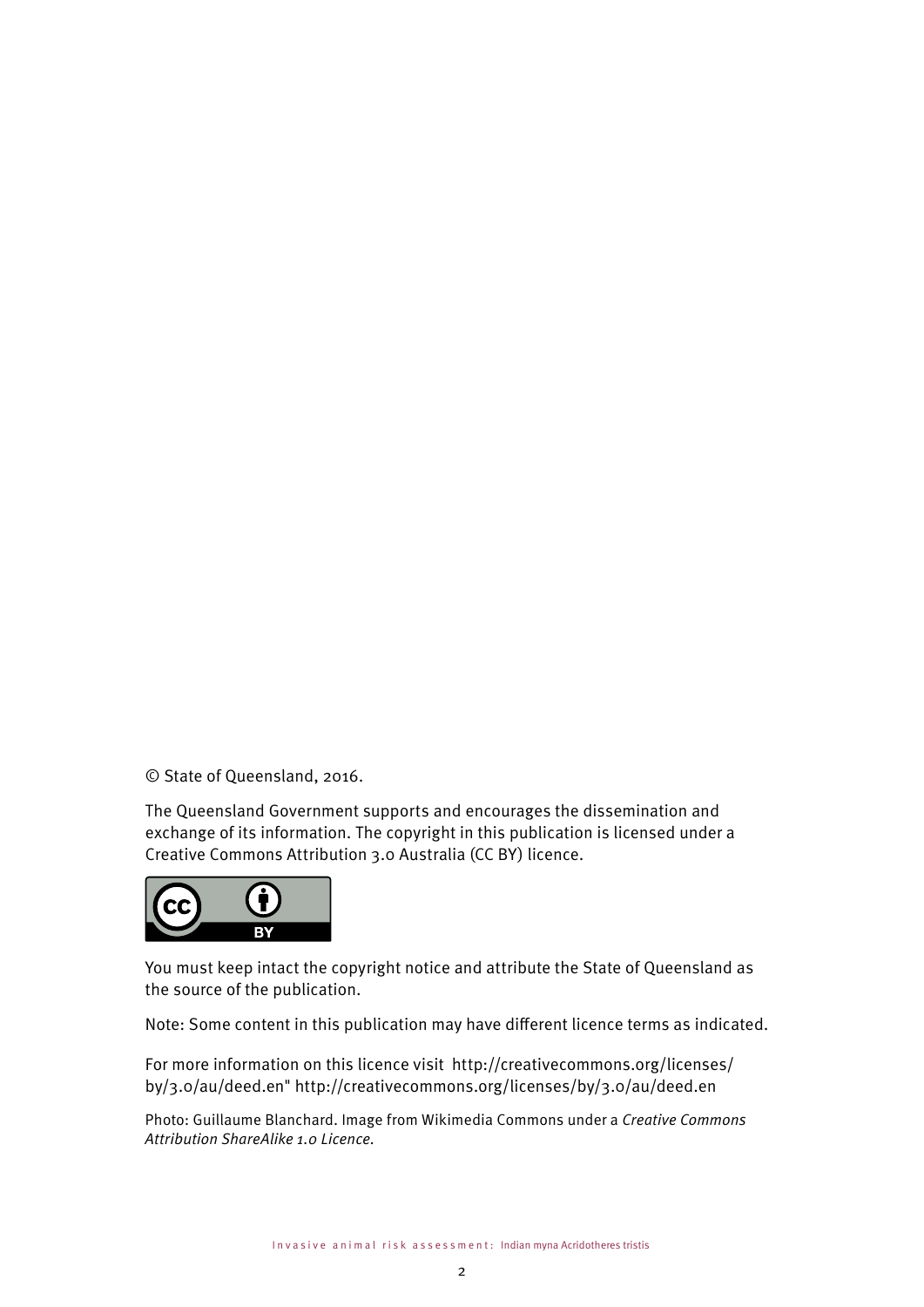# **Contents**

| Introduction                                    | 4              |
|-------------------------------------------------|----------------|
| Name and taxonomy                               | 4              |
| Description                                     | 4              |
| Biology                                         | 5              |
| Life history                                    | 5              |
| Social organisation                             | 5              |
| Diet and feeding behaviour                      | 6              |
| Preferred habitat                               | 6              |
| Predators and dieseases                         | $\overline{7}$ |
| Distribution and abundance overseas             | 7              |
| Distribution and abundance in Australia         | 8              |
| Species conservation status                     | 8              |
| Threat to human health and safety               | 9              |
| History as a pest                               | 9              |
| Potential distribution and impact in Queensland | 10             |
| Threatened bird species                         | 11             |
| Threatened mammaly species                      | 11             |
| Non-threatened species                          | 12             |
| Legal status                                    | 12             |
| Numerical risk assessment                       | 12             |
| References                                      | 13             |
| Appexdix 1                                      | 16             |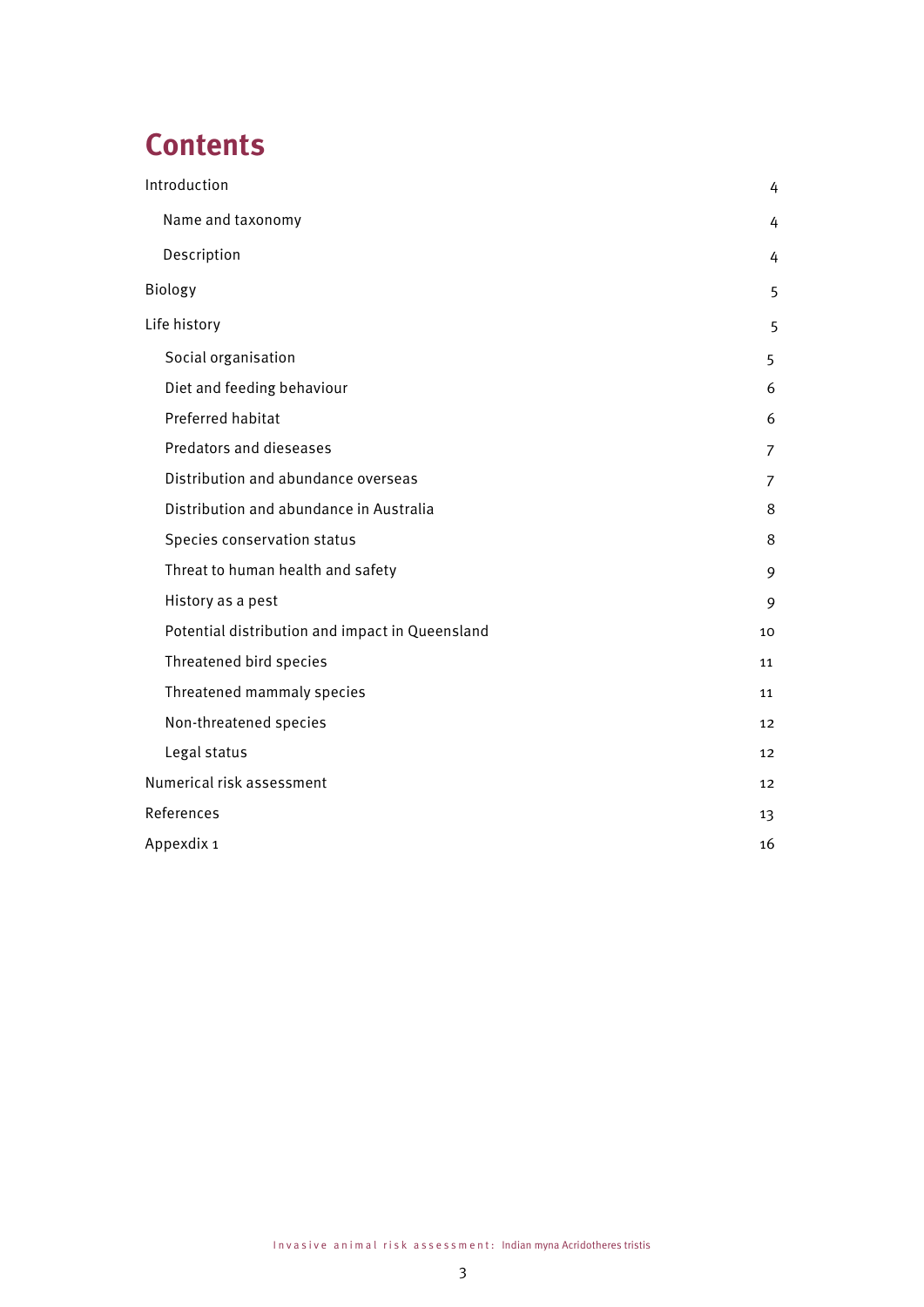# **Introduction**

### **Name and taxonomy**

| Species:         | Acridotheres tristis Syn. Acridotheres tristas                                           |
|------------------|------------------------------------------------------------------------------------------|
| Common names:    | Common myna, Indian myna, mynah, talking myna                                            |
| Family:          | Sturnidae                                                                                |
| Related species: | Acridotheres javanicus (Javan myna)                                                      |
| Similar species: | Manorina melanocephala (noisy miner)-a slightly larger,<br>Australian native honeyeater. |

## **Description**

Indian mynas are 23–26 cm long, weigh 82–143 g and have a wing-span of 120–142 mm. Males are slightly larger and heavier than females. Their body is brown, with a glossy black head, neck and upper breast. In Australia, Indian mynas are often confused with the native noisy miner (*Manorina melanocephala*). However, Indian mynas have distinctive white patches on their wings that are clearly visible in flight. Indian mynas have bright yellow bills, eye skin, legs and feet, and the iris of the adult bird is a reddish brown. Juveniles are duller in colour and have brownish heads.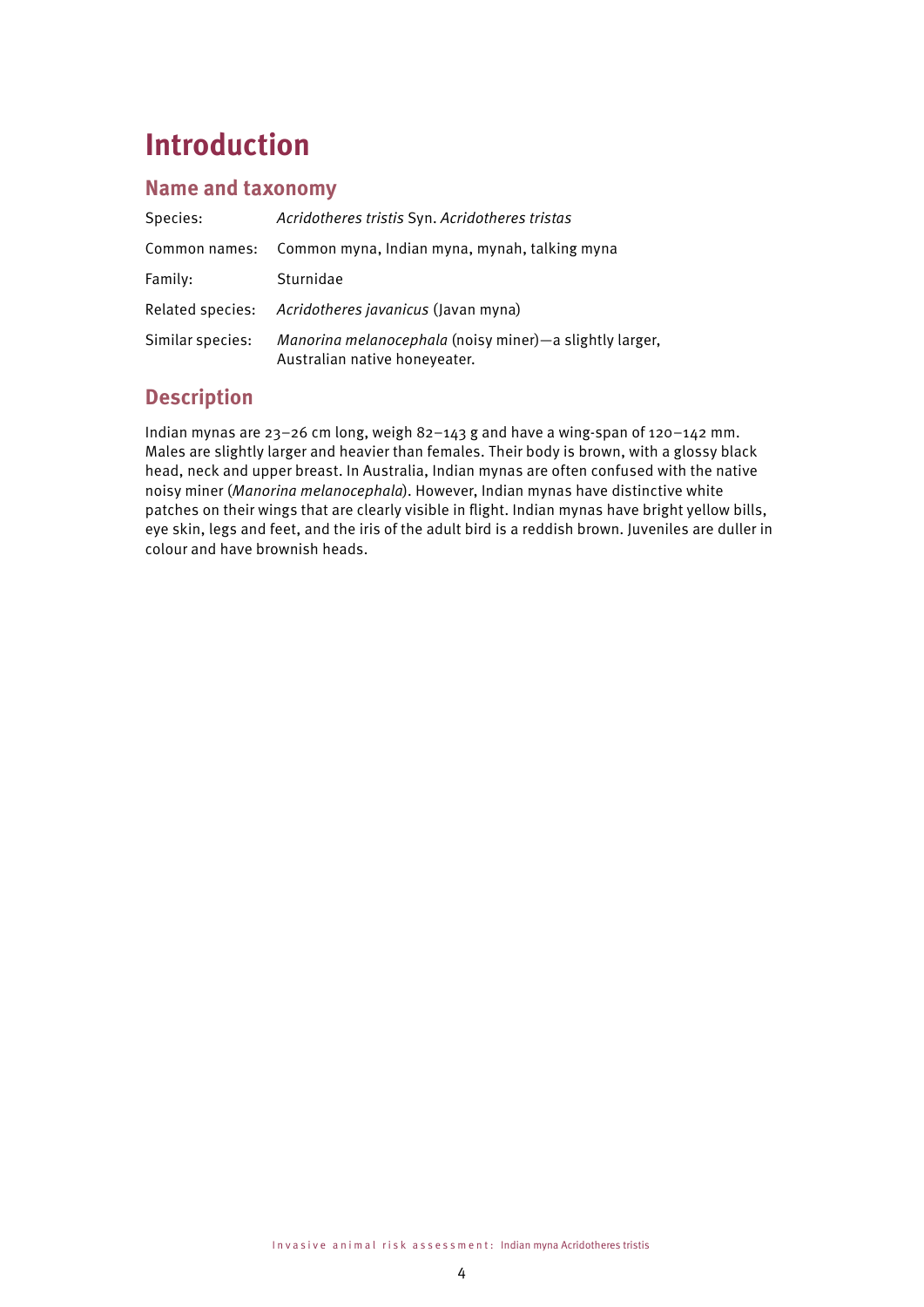# **Biology**

### **Life history**

| Incubation period: | $13 - 14$ days                                            |
|--------------------|-----------------------------------------------------------|
| Number of eggs:    | $4-6$ (average 4). Greenish blue colour                   |
| Breeding interval: | Depending on the location, may breed $1-3$ times per year |
| Fledging:          | 20-32 days (average 25 days)                              |
| Sexual maturity:   | $9-12$ months                                             |
| Sexual activity:   | Unknown                                                   |
| Life span:         | Average of 4 years in the wild, possibly over 12 years    |

Indian mynas are monogamous and pairs use the same territory each year. During courtship, males display to females.

Nests are cup-shaped and built out of dry grass, twigs, leaves, feathers and assorted rubbish. Indian mynas build their nests in protected hollows, either in naturally occurring tree hollows, artificial nesting boxes or in crevices and gaps in buildings, such as under the eaves of houses and in any gaps in walls and ceilings. In Israel, nest sites have been found in palm trees, woodpecker holes, traffic lights, electricity utility poles, and crevices in buildings (Holzapfel et al. 2006).

Both parent mynas help incubate their eggs, with the female incubating the eggs overnight. Nestlings are fed for the first ten days exclusively on invertebrates, primarily insects. Males and females both feed the young, and may continue to feed and protect the young up to three weeks after fledging. When juvenile Indian mynas are independent, they form small flocks and may form breeding pairs from nine months of age. The breeding season in Australia extends from August to March (Animal Diversity Web, 2007; Australian Museum Online, 2003; ISSG, 2006; NSW DPI, undated; Pell & Tidemann, 1997b).

### **Social organisation**

Indian mynas are social birds, forming loose flocks of five or six birds while they forage during the day. In the evening, all mynas within a one kilometer radius (except nesting females and juveniles) gather in a communal roost, which can number thousands of birds. Up to 5000 birds have been recorded in a single roost. However, in Australia, there are usually  $40-80$ birds per roost. Roosts are usually selected where there is dense foliage and shelter, often in large trees, but also in buildings and under bridges. Large roosts are messy and very noisy, especially at dusk, when the birds chatter loudly.

Indian mynas maintain territories and defend them aggressively. Each territory tends to cover a nesting site and a nearby feeding area. Territories can range in size from 117 m² to 2.0 ha (Pell & Tidemann, 1997b).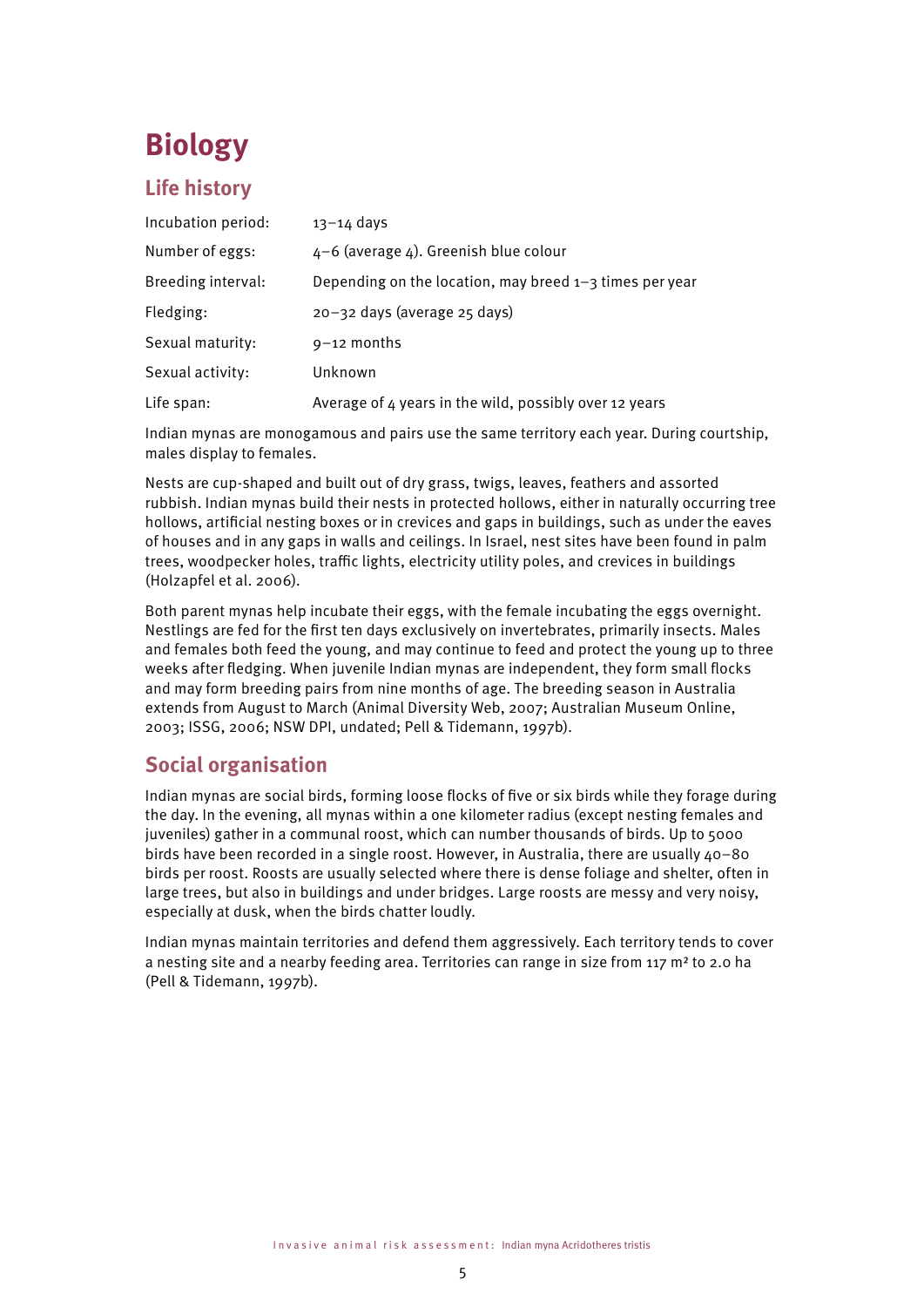#### **Diet and feeding behaviour**

Indian mynas are generalist, opportunistic omnivores, feeding on a wide variety of food, including invertebrates, bird eggs, small reptiles, food scraps, pet food, fledging birds, cultivated seedlings, and the ripening fruit and seeds of plants such as figs, papaya, dates, apple, pear, tomato, and cereal crops such as maize, wheat and rice. Their diet is highly flexible, enabling them to take advantage of seasonal, or otherwise temporary, food sources. For example, at some coastal locations Indian mynas gather at low tide to feed on worms, molluscs, crustaceans and other seafood that has been stranded.

Indian mynas usually scavenge on the ground (for example, around rubbish dumps, pastures, farmlands, roads), but will also feed in flowering or fruiting trees and bushes. They usually forage in pairs or small family groups on the ground, or in larger groups in trees and shrubs. Most feeding occurs close to roosting or nesting sites, usually within 100 m of the roost (Australian Museum Online, 2003; ISSG, 2006; NSW DPI, undated).

#### **Preferred habitat**

Indian mynahs prefer warm to hot climates, being abundant in many tropical, subtropical and warm temperate areas in Australia and overseas. They are generally absent from areas where the average minimum temperature of the coldest month is less than  $-0.4$ °C. This is probably due to the effect of cold temperatures on hatching success, since invertebrates (nestling food) are not readily available at very low temperatures (Martin, 1996). One exception is in New Zealand, where Indian mynas established a small population near a piggery shed. The heat and food from the piggery allowed them to survive in a region that would otherwise have been too cold.

In Australia, Indian mynas prefer open habitats where the original native tree cover has been cleared or otherwise fragmented by human activity. Prime habitat includes open parks and gardens associated with towns and cities as well as any cleared agricultural areas, especially open grasslands, cultivated paddocks, cane fields and plantations. As tree cover increases, Indian mynas tend to become less abundant and are absent from dense forests and closed rainforest. The degree to which Indian mynas can invade and persist in eucalypt forest and woodland seems to depend on tree cover and may vary from one region to the next. For example, in (disturbed) open eucalypt woodland near Brisbane, the authors observed a single Indian myna being attacked and driven away by up to 20 native noisy miners, grey butcherbirds and magpies. Such behaviour from aggressive, locally native birds might explain why Indian mynas are absent from some areas of eucalypt woodland. In other parts of Australia, however—such as near Canberra—Indian mynas can invade and persist in eucalypt woodland. For example, Pell & Tidemann (1997b) found that the while Indian mynas were generally more abundant in 'edge habitats' of urban nature reserves, compared with the interior of woodland habitats, they still managed to utilise a range of forest habitat types during the breeding season.

In their native range, Indian mynas evolved in open woodland habitats (Pell & Tidemann, 1997b).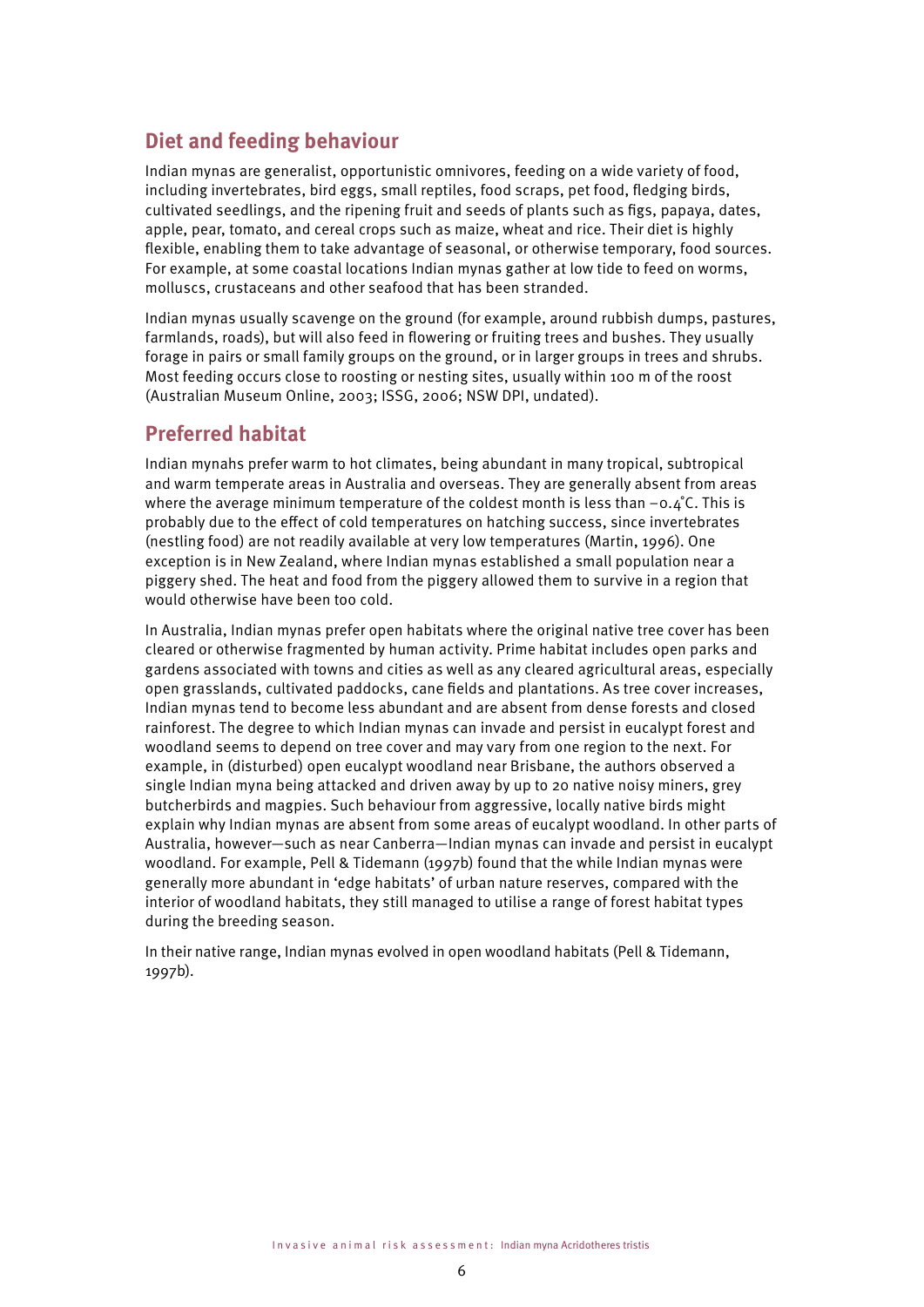Outside their native range, Indian mynas have naturalised in a variety of habitat types, but generally in open areas, where natural tree cover has been damaged or removed. In Hawaii, Indian mynas can be found at elevations from sea level to 2300 m (Englund & Preston, 2000). On the Comoro Islands (between Africa and Madagascar), Indian mynas exist in open environments, such as degraded forests and tree plantations, and only occasionally enter more intact forests. The presence of Indian mynas on these islands is considered a good indicator of habitat degradation (Sontag & Louette, 2007). In the Middle East, Indian mynas prefer areas undergoing major land use change, such as large irrigated grass lawns interspersed with trees and artificial structures such as street and traffic lights. They are currently spreading in Middle Eastern countries that can afford large-scale landscaping, where water is used to create artificial tropical and subtropical habitats in areas that are otherwise arid or semi-arid (Holzapfel et al. 2006).

#### **Predators and diseases**

In the Middle East and parts of Asia, the eggs and chicks of Indian mynas are occasionally taken by Indian house crows, cats and Javan mongooses. In some of the Pacific Islands, humans are known to eat these birds (Animal Diversity Web, 2007).

While raptors prey on Indian mynas in some countries, a dietary study of peregrine falcons (*Falco peregrinus*) and Australian Hobbies (*Falco longipennis*) in Australia found that Indian mynas were not part of the raptors' diet, despite being optimal prey size (Olsen et al. 2008).

Indian mynas are susceptible to haemosiderosis and haemochromatosis ('iron overload') (Mete et al. 2001).

Indian mynas can carry diseases that may not affect them directly. For example, in Australia, they carry avian malaria (*Plasmodium* and *Haemoproteus* spp.) that originally came from Indian founding stock (Ishtiaq et al. 2006). In Hawaii, the introduction of avian malaria by Indian mynas has had a significant impact on native birds, perhaps contributing to the extinction of some species. Indian mynas maintain the disease at a high level, but do not seem to be affected by it (Caughley & Sinclair, 1994).

#### **Distribution and abundance overseas**

Indian mynas are native to a large area of the Middle East, India and Asia, including Afghanistan, Bangladesh, Bhutan, Cambodia, China, Egypt, India, Islamic Republic of Iran, Kazakhstan, Lao People's Democratic Republic, Lebanon, Malaysia, Myanmar, Nepal, Pakistan, Sri Lanka, Tajikistan, Thailand, Turkmenistan, Uzbekistan and Vietnam.

They have become naturalised in Australia, Brunei, Darussalam, Comoros, Cook Islands, Fiji, French Polynesia, Hong Kong, Indonesia, Israel, Kiribati, Kuwait, Madagascar, Maldives, Mauritius, Mayotte, New Caledonia, New Zealand, Oman, Qatar, Reunion, Saint Helena, Samoa, Seychelles, Singapore, Solomon Islands, South Africa, Spain, Tonga, Turkey, United States, Vanuatu, Wallis and Futuna.

Today, Indian mynas have a vast range, with an estimated global extent of 1 000 000–10 000 000 km² (BirdLife International, 2004; ISSG 2006).

In some countries, including the United States, Hawaii and Australia, Indian mynas are kept as pets, due to their intelligence and ability to mimic human speech (Blue Mountains Bird Watching, undated).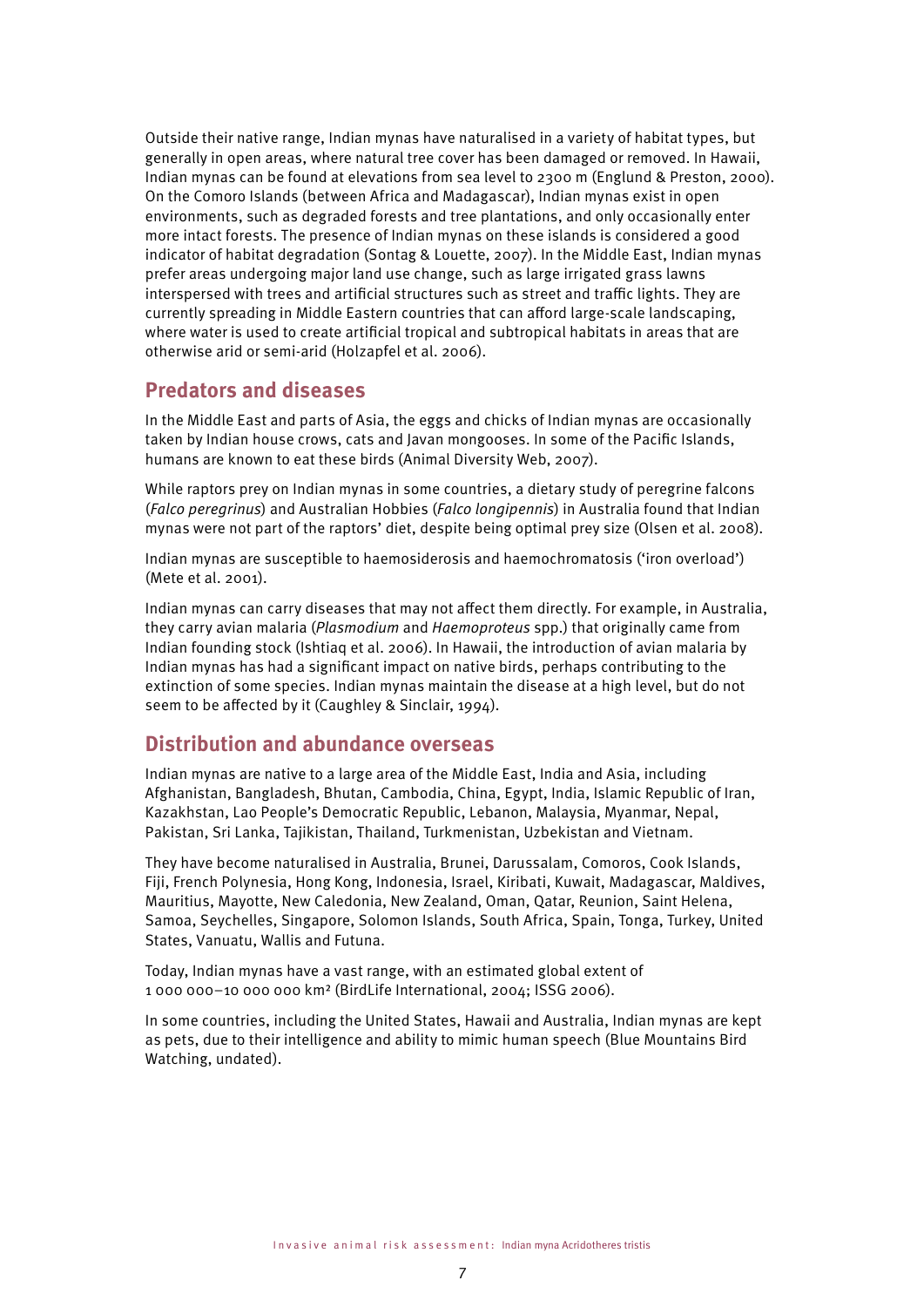

Figure 1. Worldwide distribution of *Acridotheres tristis*. (Source: Peacock et al. 2007).

## **Distribution and abundance in Australia**

Indian mynas are distributed throughout eastern Australia from western Victoria in the south, to Cairns in the north (Figure 2). They are most abundant in suburban and agricultural regions of south-eastern Queensland and in northern areas near Cairns and Townsville. In Cairns there are up to 1000 birds per square kilometre (Australian Rainforest Foundation, 2007). They have also been recently spotted in Perth, Adelaide and Tasmania (Australian Museum Online, 2003; Department of Agriculture and Food Western Australia, 2008; Stoddart & Handke, 2008).

There were several releases of Indian mynas in Australia between 1862 and 1872. It is not known why they were originally introduced. The first release was in Melbourne where 42 birds were released in 1863. In 1883, some of these mynas were taken to sugarcane-growing areas in northern Queensland, in the belief that they would help control insect pests on cane, particularly locusts and cane beetles. By the 1950s and 1960s, Indian mynas were well established in many eastern metropolitan areas, and continued to spread throughout many regions (Long, 1981).



Figure 2. Distribution map of *Acridotheres tristis* in Australia. (Source: Birdata, 2007).

# **Species conservation status**

IUCN Red List—*Acridotheres tristis* was listed as a Species of Least Concern in 2004.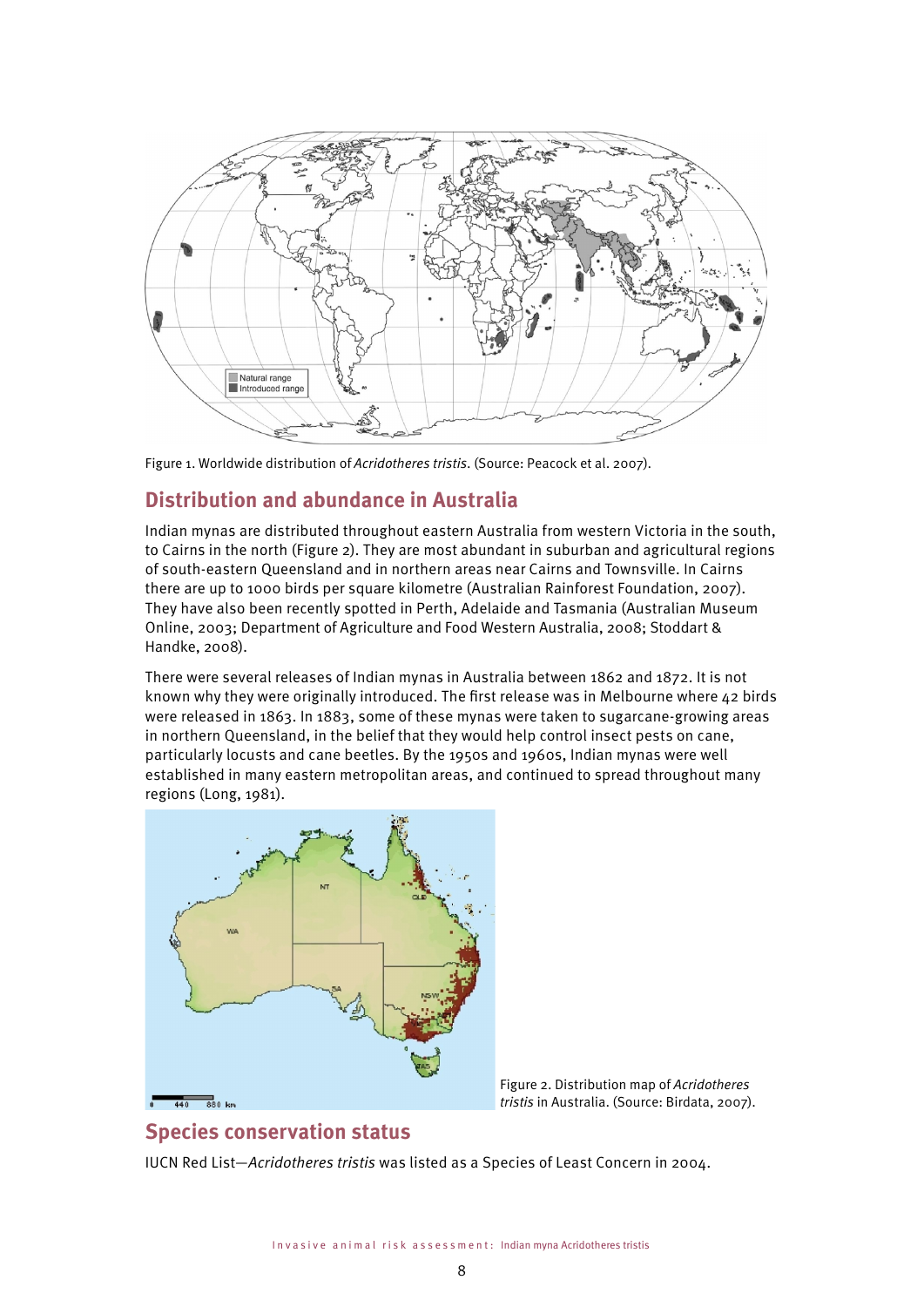### **Threat to human health and safety**

There have been reports of Indian mynas attacking people, swooping in a similar manner to magpies (Answers.com, 2008). These attacks can cause serious injury, with one man receiving a lacerated left eye after being struck (Young, 2000). Large roosts inside buildings can spread disease (such as salmonellosis, Newcastle disease and Avian influenza) to people and can cause dermatitis and asthma because of the mites they carry (Brisbane City Council, undated; Thomas, 2004). The materials used to build nests can also be a fire hazard (Canberra Indian Myna Action Group Inc., undated).

#### **History as a pest**

Indian mynas are listed among 100 of the world's worst invaders by IUCN/SCC Invasive Species Specialist Group (ISSG, 2006).

Indian mynas are regarded as pests in many countries, on every continent except South America and Antarctica. They rank as one of the most abundant birds on a number of islands in the Indian, Atlantic, and Pacific oceans.

Over their naturalised range, Indian mynas are considered to pose a threat to natural biodiversity, by competing with native animals for food and nesting resources. In addition, they cause some crop damage and have various impacts on the public, due mainly to their noisy roosts and habit of nesting in gaps in walls and eaves (Peacock et al. 2007).

In south-east Asia, Indian mynas started to spread in the early 1900s. This may have been assisted by an expansion in agriculture and its associated habitat fragmentation, and/or deliberate release of birds. Indian mynas are now a common bird around towns and villages. However, they are generally not considered a problem in these regions and are often referred to 'farmer's friends' due to their habit of eating insect pests (Long, 1981; Tidemann, 2007).

In Singapore, Indian myna numbers have increased rapidly. The large communal roosts are a major nuisance due to the noise, pollution from droppings, the presence of fungal growth in faeces that may cause respiratory problems in people and damage to trees and buildings from the weight of roosts (Yap et al. 2002).

From the mid-1700s and throughout the 1800s, there were many deliberate introductions of Indian mynas to islands in the Indian, Atlantic and Pacific oceans, usually to control insect pests such as locusts, wasps (Tahiti), and army worms (Hawaii). Indian mynas are now a serious problem in many of these places. Some examples of impacts are:

- in the Seychelles, Indian mynas have adverse effects on the breeding success of the endangered magpie robin (*Copsychus sechellarum*) (Komdeur, 1996)
- in Tahiti, Indian mynas have adverse effects on breeding success of the critically endangered Tahiti flycatcher (*Pomarea nigra*), possibly due to nest predation and also territorial aggression (Blanvillain et al. 2003)
- in Fiji, Indian mynas compete with native seabirds for food, carry owl flies, lice, threadworms and roundworms that may affect native birds, predate upon eggs and young of terns (Sterna spp.) and noddies (Anous spp.) (ISSG, 2006)
- in Hawaii, Indian mynas disperse invasive plants such as *Lantana camara* (ISSG, 2006) and carry avian malaria (Caughley & Sinclair, 1994)
- in New Zealand, Indian mynas cause production losses by feeding on grains and stock foods. In some regions, grain crop losses of up to 80% have been reported (Northland Regional Council, undated)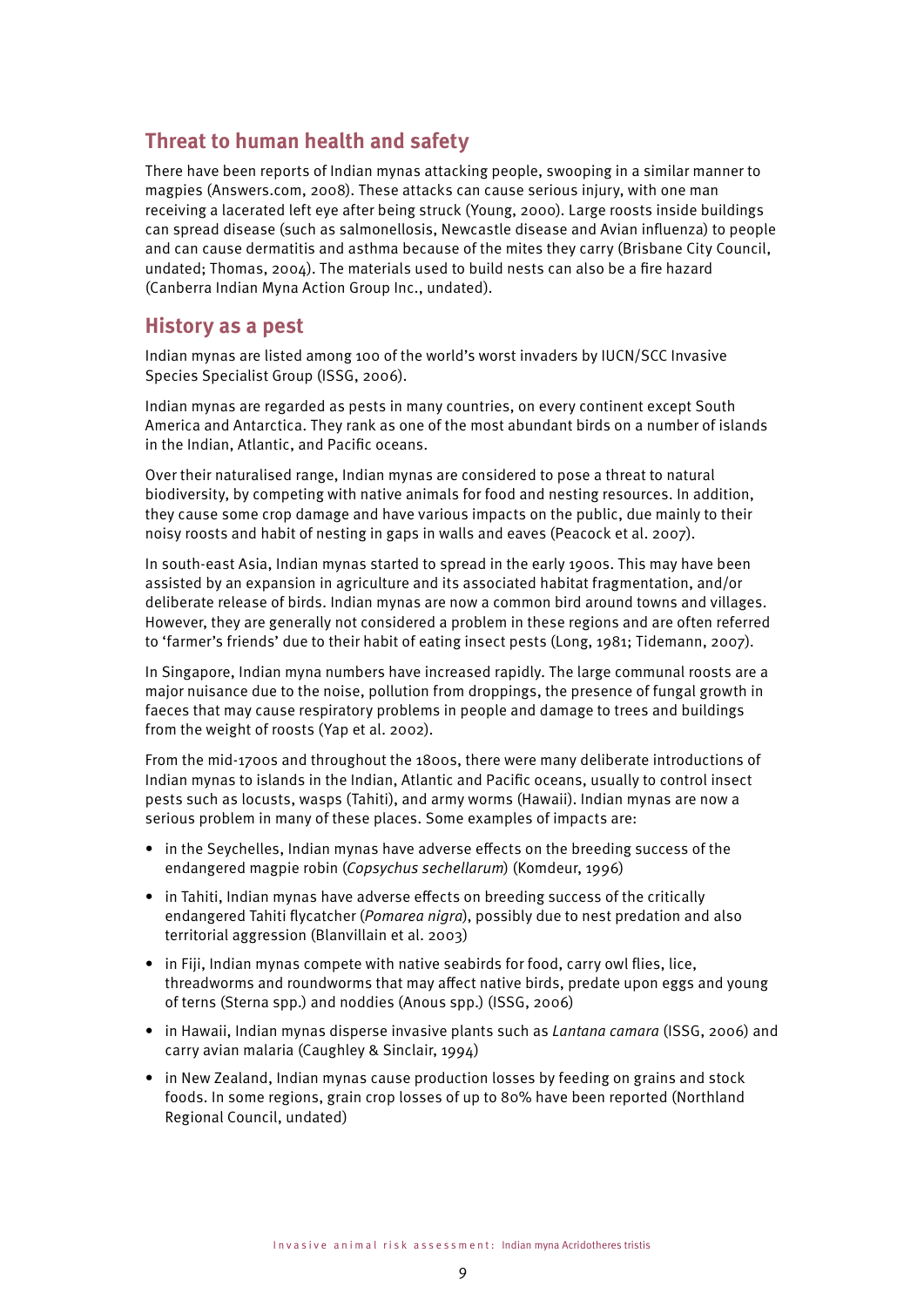- in Florida, Indian mynas attack indigenous purple martins (*Progne subis*) (Florida Fish and Wildlife Conservation Commission, undated)
- in Israel, Indian mynas have shown aggressive behaviour towards Syrian woodpeckers (*Dendrocopos syriacus*) (Holzapfel et al. 2006).

### **Potential distribution and impact in Queensland**

Climatically, Indian mynas are well adapted to most of Queensland (Figure 3). As such, they have the potential to expand their range and become more abundant in a variety of open habitats, including parks, gardens, suburbs/towns, agricultural areas and certain types of eucalypt woodland. They have a clear preference for areas that have been heavily disturbed by human activities and are not expected to invade rainforests, or other dense forest types. Ongoing clearing of tree cover for agriculture and urban development will undoubtedly create ideal habitat for Indian mynas.



Figure 3. Potential distribution of Indian mynas (*Acridotheres tristis*) in Australia, as predicted by 'PC CLIMATE' (climate-matching computer software). (Orange indicates areas where climate is most suitable, decreasing to yellow, green, light blue, dark blue, purple, with grey as the least suitable areas).

To develop this model, all climatic points across the species' introduced and native range with an altitude of less than 2000 m were used (source information: Peacock et al. 2007).

Where there is favourable habitat, Indian mynas can be expected to have the following range of impacts:

- reduce breeding success of certain native parrot species. Indian mynas compete aggressively for nesting hollows and can evict native parrots from nest boxes or tree hollows and even kill eggs and chicks. A pair of mynas can build nests in multiple nesting hollows without using every nest. Such behaviour probably deters other species and maintains a large breeding territory (Pell & Tidemann, 1997a)
- compete for tree hollows with other native wildlife such as possums and gliders. Indian mynas can kill small mammals and remove sugar gliders from tree hollows (NSW DPI, undated; Perry, 2008)
- act as a potential reservoir for diseases of native birds such as avian malaria (Caughley & Sinclair, 1994)
- damage fruit, vegetable, and cereal crops
- spread certain weeds such as *Lantana camara* (DPI NSW, undated) and fireweed (*Senecio madagascariensis*) (Cunich, 2006)
- generate noise complaints in suburban areas, wherever there are large communal roosts
- cause dermatitis, allergies, and asthma in people by nesting in the roofs of houses (Brisbane City Council, 2007). Nests built in roofs of houses are also a possible fire risk (Canberra Indian Myna Action Group Inc., undated).

Some native species that may be adversely affected by Indian mynas include, but are not limited to, the species listed on the following page.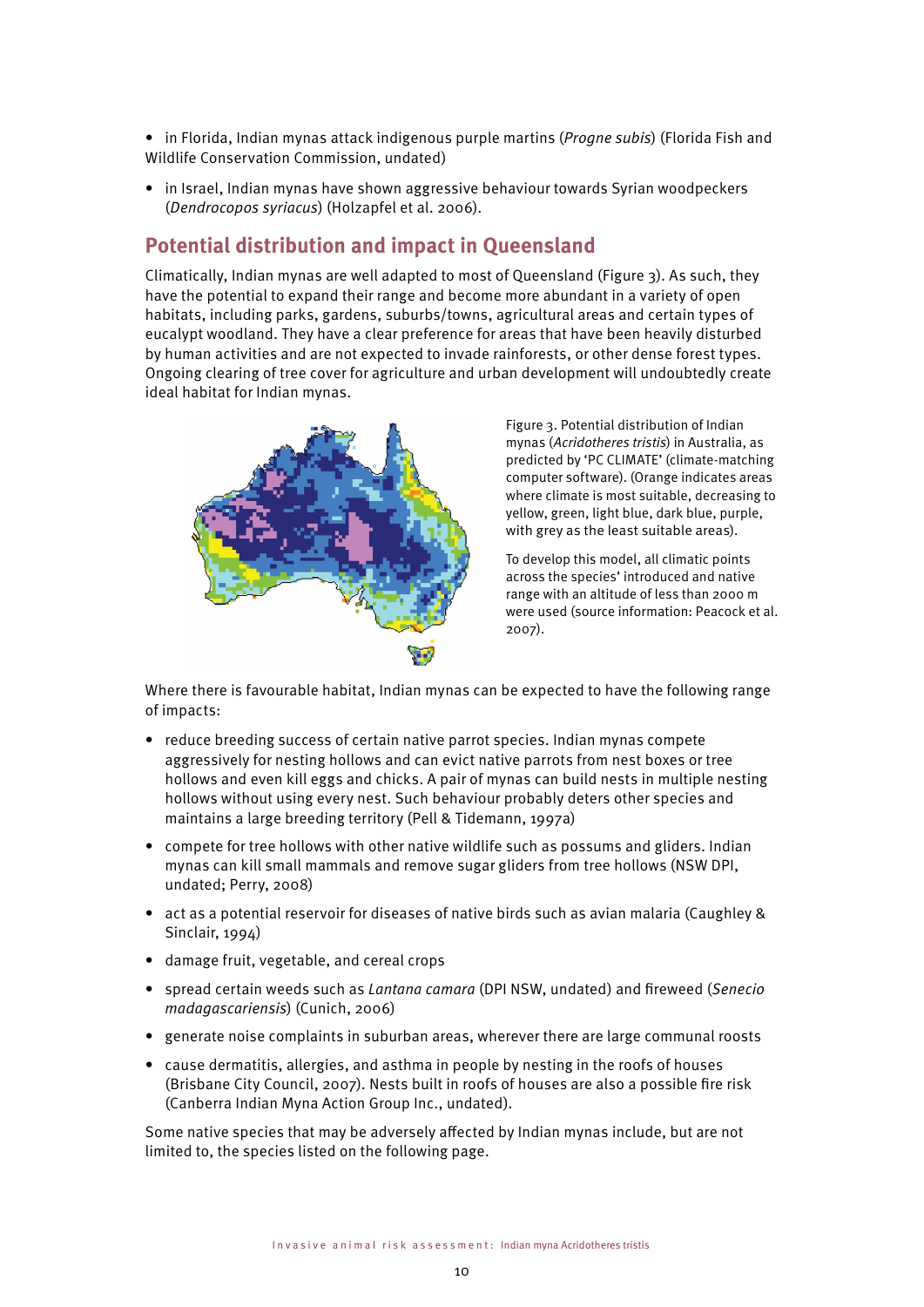#### **Threatened bird species**

Barking owl (*Ninox connivens*) Brown treecreeper (*Climacteris picumnus*) Coxen's double-eyed fig parrot (*Cyclopsitta diophthalma coxeni*) Flesh-footed shearwater (*Puffinus carneipes*) Glossy black cockatoo (*Calyptorhynchus lathami*) Hooded plover (*Thinornis rubricollis*) Little tern (*Sterna albifrons*) Masked owl (*Tyto novaehollandiae*) Powerful owl (*Ninox strenua*) Regent parrot (*Polytelis anthopeplus*) Sooty owl (*Tyto tenebricosa*) Sooty tern (*Sterna fuscata*) Superb parrot (*Polytelis swainsonii*) Turquoise parrot (*Neophema pulchella*) White tern (*Gygis alba*)

#### **Threatened mammal species**

Beccari's freetail bat (*Mormopterus beccarii*) Brush-tailed phascogale (*Phascogale tapoatafa*) Eastern false pipistrelle (*Falsistrellus tasmaniensis*) Eastern long-eared bat (*Nyctophilus bifax*) Eastern pygmy-possum (*Cercartetus nanus*) Greater broad-nosed bat (*Scoteanax rueppellii*) Hoary wattled bat (*Chalinolobus nigrogriseus*) Large-footed myotis (*Myotis adversus*) Squirrel glider (*Petaurus norfolcensis*) Yellow-bellied glider (*Petaurus australis*) Yellow-bellied sheathtail bat (*Saccolaimus flaviventris*)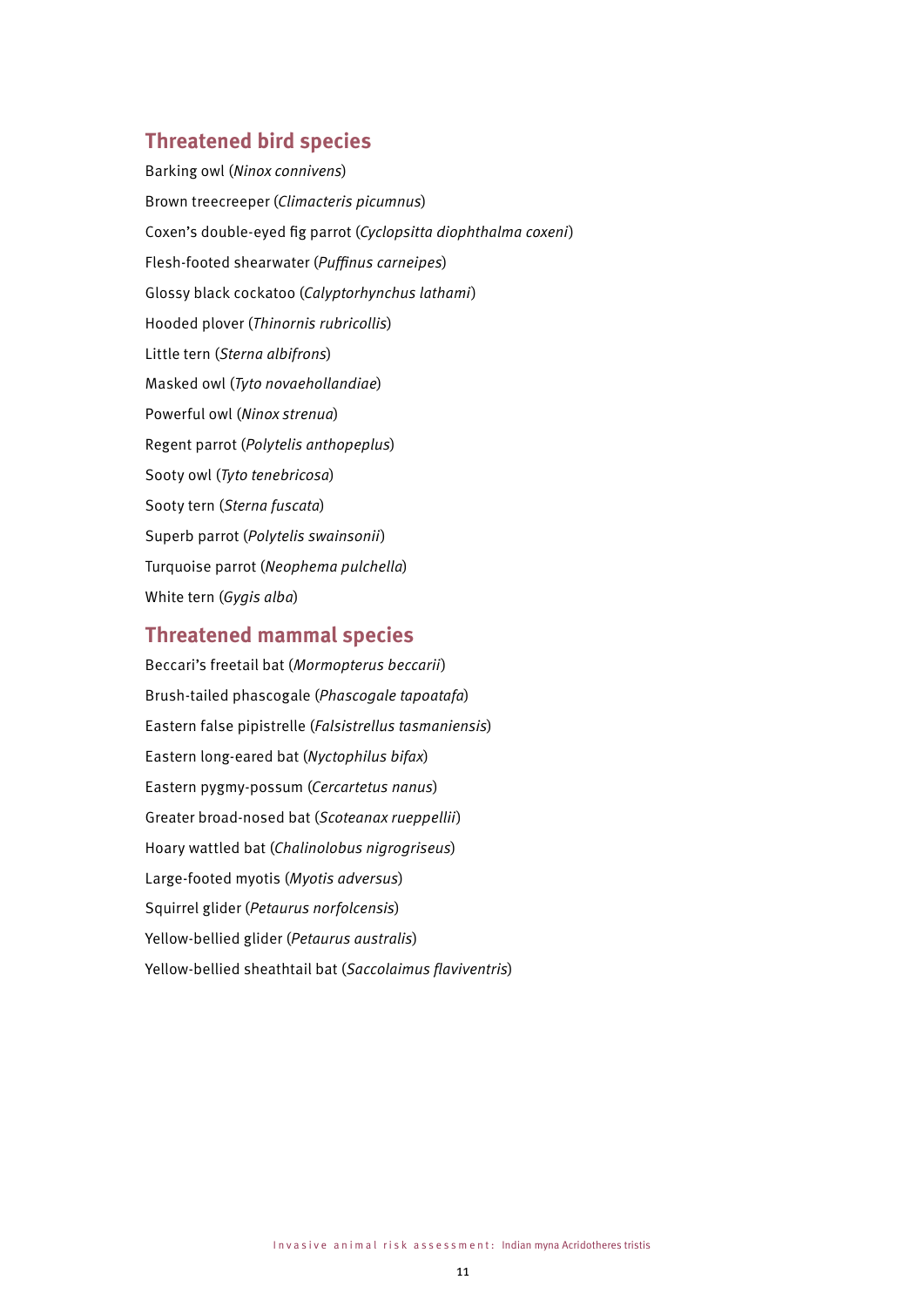### **Non-threatened species**

Common brushtail possum (*Trichosurus vulpecula*) Crimson rosella (*Platycercus elegans*) Dollarbird (*Eurystomus orientalis*) Eastern rosella (*Platycercus eximius*) Laughing kookaburra (*Dacelo novaeguineae*) Red-rumped parrot (*Psephotus haematonotus*) Sugar glider (*Petaurus breviceps*) White-striped freetail-bat (*Tadarida australis*)

(Department of Environment and Heritage, 2005; NSW DPI, undated; NSW Government, undated; Pell & Tidemann, 1997a; Wetlandcare Australia, undated).

### **Legal status of Indian mynas in Australia**

In Western Australia, the *Agriculture and Related Resources Protection Act 1976* prohibits entry and keeping of Indian mynas, and also lists the species as a target for eradication (Department of Agriculture and Food, Western Australia, 2006).

Indian mynas are restricted in Tasmania under the *Nature Conservation Act 2002.* 

In the Northern Territory, Indian mynas are listed as 'Prohibited entrants' under the *Territory Parks and Wildlife Conservation Act 2007* (Northern Territory of Australia, 2007).

# **Numerical risk assessment**

Using a numerical risk assessment system developed by Bomford (2006), Indian mynas in Queensland were assessed as an 'extreme' threat species (See Appendix 1).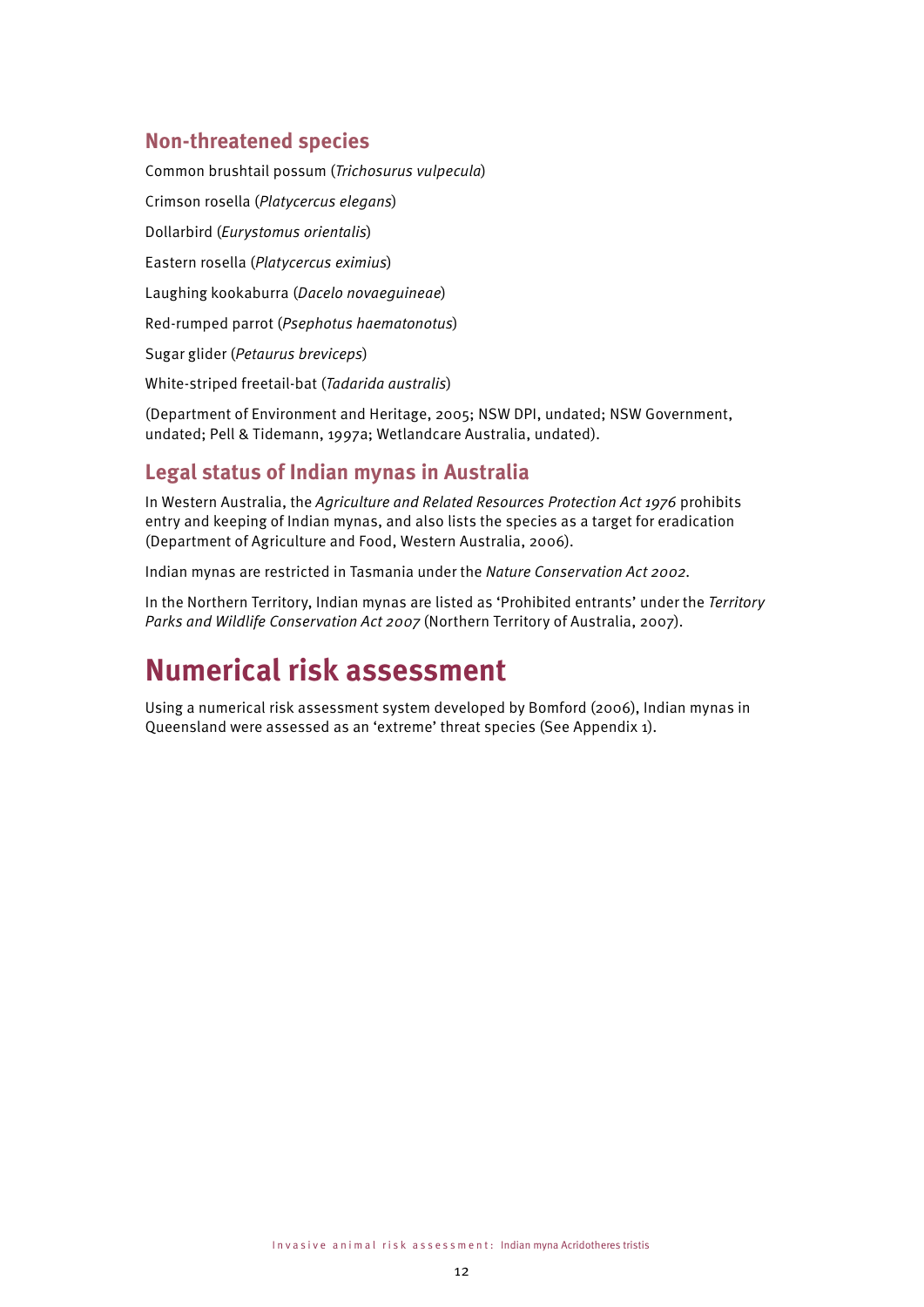# **References**

Animal Diversity Web (2007). *Acridotheres tristis*—common myna. http://animaldiversity.ummz.umich.edu/site/accounts/information/Acridotheres\_tristis.html

Answers.com (2008). *Common Myna*. www.answers.com/topic/common-myna

Australian Museum Online (2003). *Common Myna*. www.amonline.net.au/factSheets/common\_myna.htm

Australian Rainforest Foundation (2007). *Researching the Effectiveness of Myna Bird (acridotheres tristis) Roost Trapping as a Control Method*. www.arf.net.au/newsandmedia/reports/Myna\_Report\_ARF\_2007.pdf

Birdata (2007). *Atlas Distribution Maps—Common Myna*. www.birdata.com.au/maps.vm#

BirdLife International (2004). *Acridotheres tristis*. www.iucnredlist.org/search/details.php/51915/all

Blanvillain, C, Salducci, JM, Tutururai & G, Maeura, M (2003). *'Impact of introduced birds on the recovery of the Tahiti Flycatcher (Pomarea nigra)*, a critically endangered forest bird of Tahiti', Biological Conservation, 109: 197–205.

Blue Mountains Bird Watching (undated). *Common Myna*. www.bluemountains.net/birds/bird.asp?bird\_id=208

Bomford, M (2006). *Risk assessment for the establishment of exotic vertebrates in Australia: recalibration and refinement of models*. Australian Government, Bureau of Rural Sciences.

Brisbane City Council (2007). *Brisbane Invasive Species Management Plan*. www.brisbane.qld.gov.au/bccwr/environment/documents/invasive\_species\_mgmt\_plan\_b.pdf

Brisbane City Council (undated). *Common Myna*. www.brisbane.qld.gov.au/BCC:BASE::pc=PC\_2287

Canberra Indian Myna Action Group Inc. (undated). *An Obnoxious Invader that's a Threat to our Wildlife*.

www.indianmynaaction.org.au/

Caughley, G & Sinclair, ARE (1994). *Wildlife Ecology and Management*. Blackwell Publishing.

Cunich, G (2006). *Australia's Unnoticed Environmental Disaster*. www.indianmynaeradication.com/Reports/Environmental%20Disaster%20Report.pdf

Department of Agriculture and Food, Western Australia (2006). *Agriculture and Related Resources Protection Act 1976*.

http://svapp1.estation.com.au/swcc/reports/PESTS\_200610\_DECLAREDANIMALS%5B1%5D.pdf

Department of Agriculture and Food, Western Australia (2008). *Animal Pest Alert—Common Myna*. www.agric.wa.gov.au/content/pw/vp/bird/CommonMyna\_NHT.pdf

Department of Environment and Heritage (2005). *Superb Parrot—Polytelis swainsonii*. www.environment.gov.au/biodiversity/threatened/publications/tsd05superb-parrot.html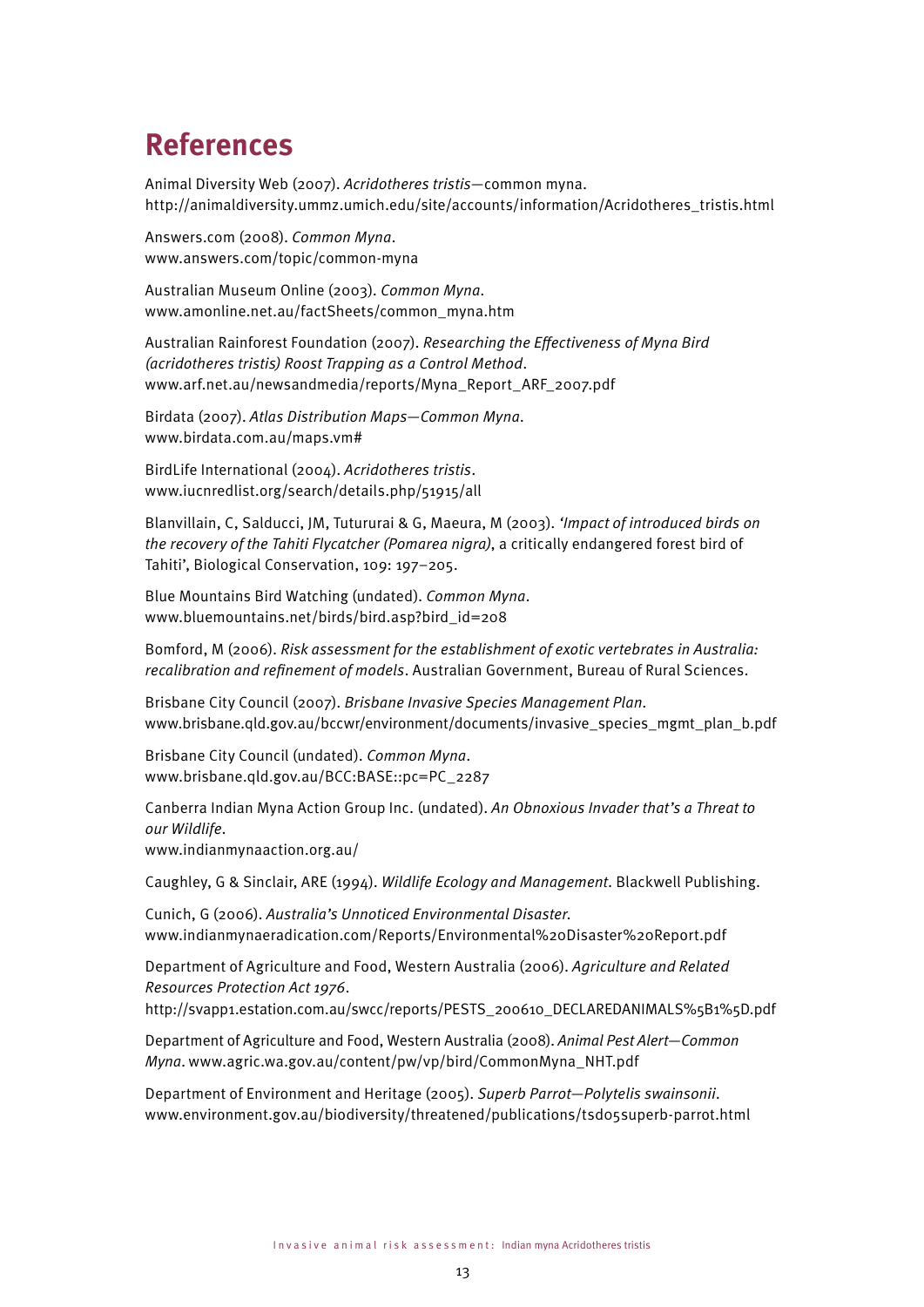Englund, RA & Preston, DJ (2000). *Avian Species Assessment for the Kuhio Highway, Manoa Stream Ford Crossing Project*. http://hbs.bishopmuseum.org/pdf/hbs2000-005.pdf

Florida Fish and Wildlife Conservation Commission (undated). *Common Myna*. http://myfwc.com/nonnatives/exotics/SpeciesNumberResults.asp?SPPNO=95

Griffin, AS (2008). 'Social learning in Indian mynahs, *Acridotheres tristis*: the role of distress calls', *Animal Behaviour*, 75: 79–89.

Holzapfel, C, Levin, N, Hatzofe O & Kark, S (2006). 'Colonisation of the Middle East by the invasive Common Myna *Acridotheres tristis L*., with special reference to Israel', *Sandgrouse*,  $28(1): 44-51.$ 

Ishtiaq, F, Beadell, JS, Baker, AJ, Rahmani, AR, Jhala, YV & Fleischer, RC (2006). 'Prevalence and evolutionary relationships of haematozoan parasites in native versus introduced populations of common myna *Acridotheres tristis*', Proceedings of the Royal Society B, 273: 587–594.

ISSG (2006). *Acridotheres tristis (bird)*. www.issg.org/database/species/ecology.asp?fr=1&si=108

Komdeur, J (1996). 'Breeding of the Seychelles Magpie Robin Copsychus sechellarum and implications for its conservation', *Ibis*, 138: 485–498.

Long, JL (1981). *Introduced Birds of the World*. A. H. & A.W. Reed Pty Ltd.

Martin, WK (1996). 'The Current and Potential Distribution of the Common Myna *Acridotheres tristis* in Australia', Emu, 96: 166–173.

Mete, A, Dorrestein, GM, Marx, JJM, Lemmens, AG & Beyen, AC (2001). 'A comparative study of iron retention in mynahs, doves and rats', *Avian Pathology*, 30: 479–486.

New South Wales Government (undated). *Threatened and pest animals of Greater Southern Sydney*.

www.environment.nsw.gov.au/resources/threatenedspecies/07227tpagssch7pt1.pdf

Northern Territory of Australia (2007). *Territory Parks and Wildlife Conservation Act*. www.austlii.edu.au/au/legis/nt/consol\_act/tpawca451.txt/cgibin/download.cgi/download/ au/legis/nt/consol\_act/tpawca451.rtf

Northland Regional Council (undated). *Pest Management Strategy for Magpie and Myna*. www.nrc.govt.nz/upload/2724/Magpie%20and%20Myna.pdf

NSW DPI (undated). *Common myna (Acridotheres tristis)*. www.dpi.nsw.gov.au/\_\_data/assets/pdf\_file/0007/237238/common-myna.pdf

Olsen, J, Fuentes, E, Bird, DM, Rose, AB & Judge, D (2008). 'Dietary Shifts Based Upon Prey Availability in Peregrine Falcons and Australian Hobbies Breeding Near Canberra, Australia', *Journal of Raptor Research*, 42(2): 125–137.

Peacock, DS, van Rensburg, BJ & Robertson, MP (2007). 'The distribution and spread of the invasive alien common myna, *Acridotheres tristis L*. (Aves: Sturnidae), in southern Africa', *South African Journal of Science*, 103: 465–473.

Pell, AS & Tidemann, CR (1997a). 'The Impact of Two Exotic Hollow-nesting Birds on Two Native Parrots in Savannah and Woodland in Eastern Australia', *Biological Conservation*, 79:145–153.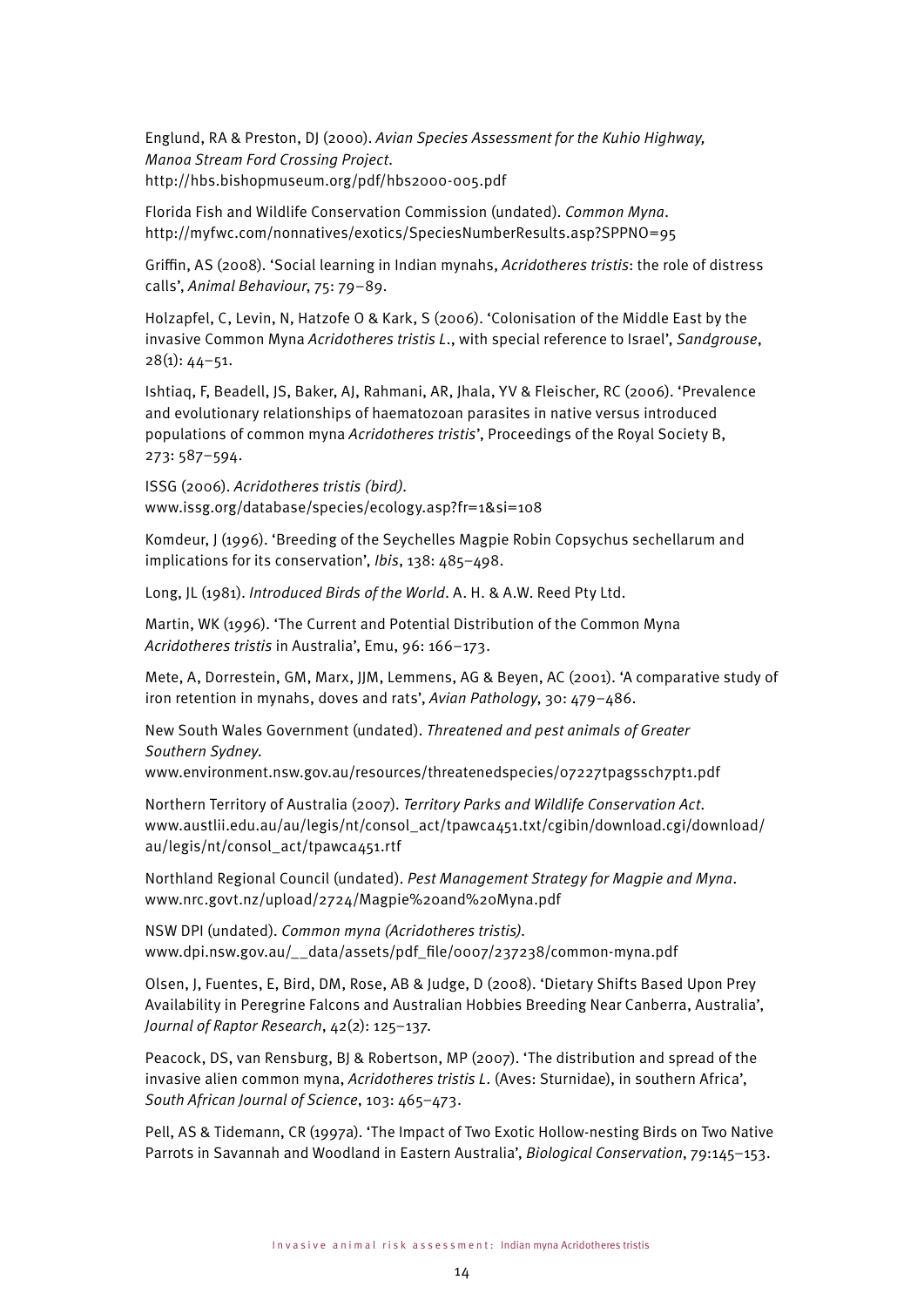Pell, AS & Tidemann, CR (1997b) 'The Ecology of the Common Myna in Urban Nature Reserves in the Australian Capital Territory', *Emu*, 97: 141–149.

Perry, A (2008) *Native bird threat a myna matter*.

http://hawkesbury.yourguide.com.au/news/local/news/news-features/native-bird-threat-amyna-matter/526921.aspx

Sontag Jr, WA & Louette, M (2007) 'The potential of particular starlings (Sturnidae) as indicators of habitat change', *Journal of Ornithology*, 148 (Suppl 2): S261–S267.

Stoddart, P & Handke, B (2008) *Tackling Indian Mynas—the cane toad on wings*. http://majura.org/wp-content/uploads/2008/05/report-tackling-indian-myna-the-cane-toadon-wings.doc

Sunshine Coast Regional Council (2006) *Maroochy Pest Management Plan 2006–2010.* www.maroochy.qld.gov.au/environment/documents/pest\_management\_plan.pdf

Tasmania Legislation (2008) *Nature Conservation Act 2002*. www.thelaw.tas.gov.au/tocview/index.w3p;cond=;doc\_id=63%2B%2B2002%2BAT@EN%2B 20080906000000;histon=;prompt=;rec=-1;term=

Tidemann, C (2007) *Common Indian Myna*. http://fennerschool-associated.anu.edu.au/myna/identification.html

Thomas, A (2004) *Scribbly Gum—Myna Fightback*. www.abc.net.au/science/articles/2004/04/08/2044900.htm?site=science/scribblygum

Townsville City Council (2004) *Townsville Local Government Area Pest Management Plan 2004–2008*.

http://previous.townsville.qld.gov.au/wwwdocs/health/TPL\_Pest%20Management%20 Plan/11%20Pest%20Animals%20for%20Prevention,%20Eradication%20&%20Containment.pdf

Wetlandcare Australia (undated) *Indian Myna Control Project*. www.wetlandcare.com.au/docs/info\_bulletins\_projects/Indian\_Myna\_info\_bulletin\_3106.pdf

Wikipedia (2008) *Common Myna*. http://en.wikipedia.org/wiki/Common\_Myna

Yap, CAM, Sodhi, NS & Brook, BW (2002) 'Roost Characteristics of Invasive Mynas in Singapore', *The Journal of Wildlife Management*, 66(4): 1118–1127.

Young, A (2000) 'Corneal laceration with total but isolated aniridia caused by a pecking injury', *Journal of Cataract and Refractive Surgery*, 26(9): 1419–1421.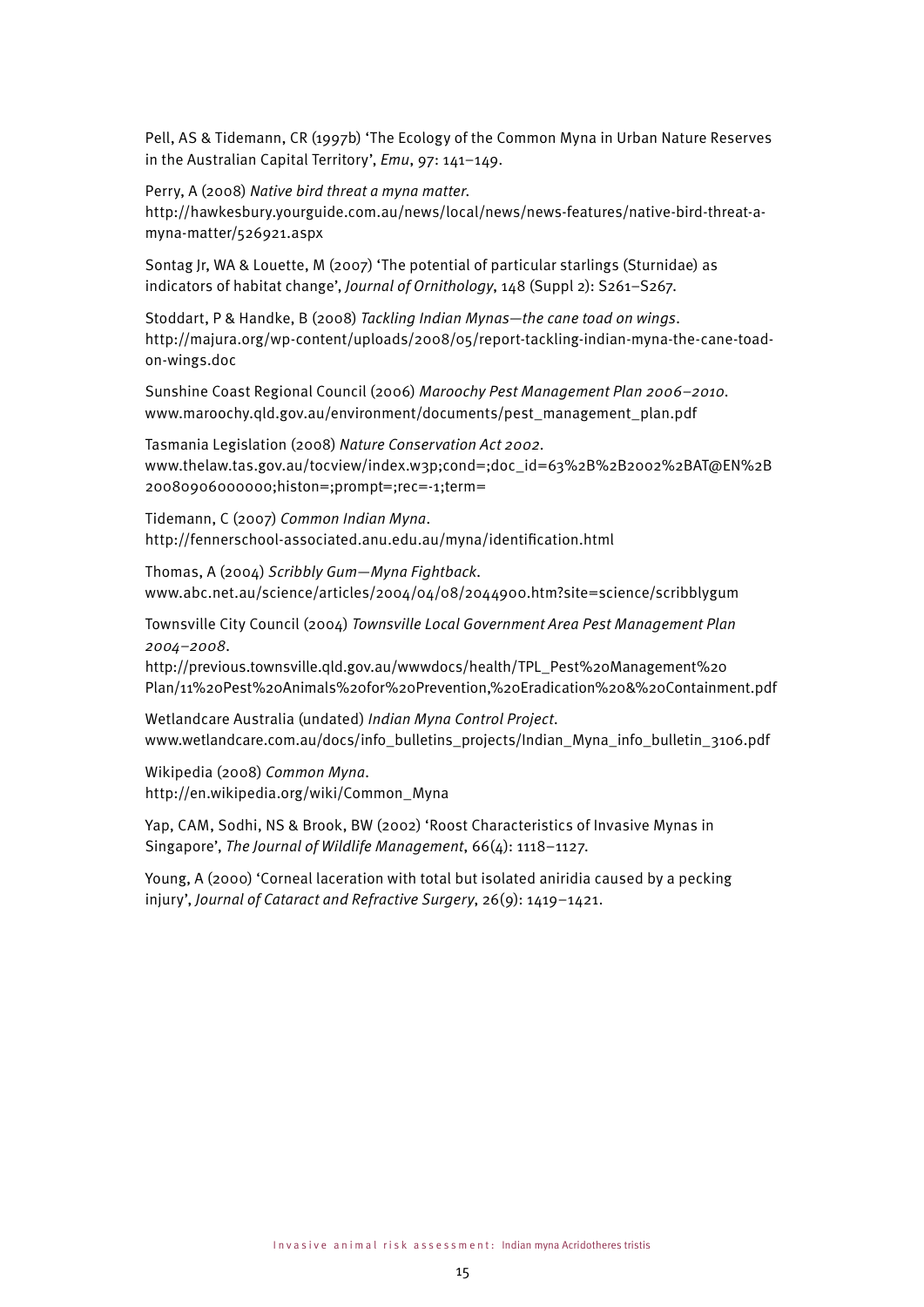# **Appendix 1**

Using the Bomford (2006) system, Indian mynas in Queensland were considered an *extreme* threat species.

| Species:                                                                                                                   |                | Acridotheres tristis (Indian myna)                                                                                                                                                                                                                            |
|----------------------------------------------------------------------------------------------------------------------------|----------------|---------------------------------------------------------------------------------------------------------------------------------------------------------------------------------------------------------------------------------------------------------------|
| Date of assessment:                                                                                                        |                | 16 September 2008                                                                                                                                                                                                                                             |
| Literature search type and date:                                                                                           |                | See references                                                                                                                                                                                                                                                |
| Factor                                                                                                                     | <b>Score</b>   |                                                                                                                                                                                                                                                               |
| A1. Risk to people from individual escapees<br>$(0-2)$                                                                     | $\mathbf{1}$   | Indian mynas are territorial and will<br>swoop and attack people, and may<br>cause injuries that require medical<br>attention.                                                                                                                                |
| A2. Risk to public safety from individual<br>captive animals $(0-2)$                                                       | $\Omega$       | Apart from someone entering an<br>enclosure or otherwise being in reach of<br>a captive animal, there is nil or low risk<br>to public safety.                                                                                                                 |
| Stage A. Risk posed by captive or released<br>individuals = Sum of A1 to 2. $(0-4)$                                        | $\mathbf{1}$   | Moderately dangerous                                                                                                                                                                                                                                          |
| B <sub>1</sub> . Climate match $(1-6)$                                                                                     | 4              | High climate match in Australia.<br>$CMS = 1224.$                                                                                                                                                                                                             |
| B2. Exotic population established overseas<br>$(0-4)$                                                                      | 4              | Exotic populations are established<br>on islands larger than 50 000 square<br>kilometres and also on continents.                                                                                                                                              |
| B3. Taxonomic class (o-1)                                                                                                  | $\mathsf{o}$   | Bird.                                                                                                                                                                                                                                                         |
| B4. Migratory $(0-1)$                                                                                                      | $\mathbf{1}$   | Non-migratory in its native range.                                                                                                                                                                                                                            |
| $B_5$ . Diet $(0-1)$                                                                                                       | $\mathbf{1}$   | Generalist diet of invertebrates, bird<br>eggs, small reptiles, food scraps, pet<br>food, fledging sparrows, cultivated<br>seedlings, and the ripening fruit and<br>seeds of plants such as figs, papaya,<br>dates, apple, pear, tomato, and cereal<br>crops. |
| B6. Habitat $(o-1)$                                                                                                        | $\mathbf{1}$   | Indian mynas live in human-disturbed<br>habitats.                                                                                                                                                                                                             |
| B7. Overseas range size $(0-2)$                                                                                            | $\mathbf{1}$   | Overseas range size of 1-10 million<br>square kilometres.                                                                                                                                                                                                     |
| B. Probability escaped or released individuals<br>will establish a free-living population $=$ Sum<br>of B 1 to 7. $(1-16)$ | 12             | Serious establishment risk                                                                                                                                                                                                                                    |
| C1. Taxonomic group $(o-4)$                                                                                                | $\overline{2}$ | Bird in taxa that is particularly prone to<br>causing agricultural damage.                                                                                                                                                                                    |
| C2. Overseas range size including current<br>and past 1000 years, natural and introduced<br>range $(0-2)$                  | $\mathbf{1}$   | 1-10 million square kilometres.                                                                                                                                                                                                                               |
| C <sub>3</sub> . Diet and feeding $(0-3)$                                                                                  | $\mathbf O$    | Not a mammal.                                                                                                                                                                                                                                                 |